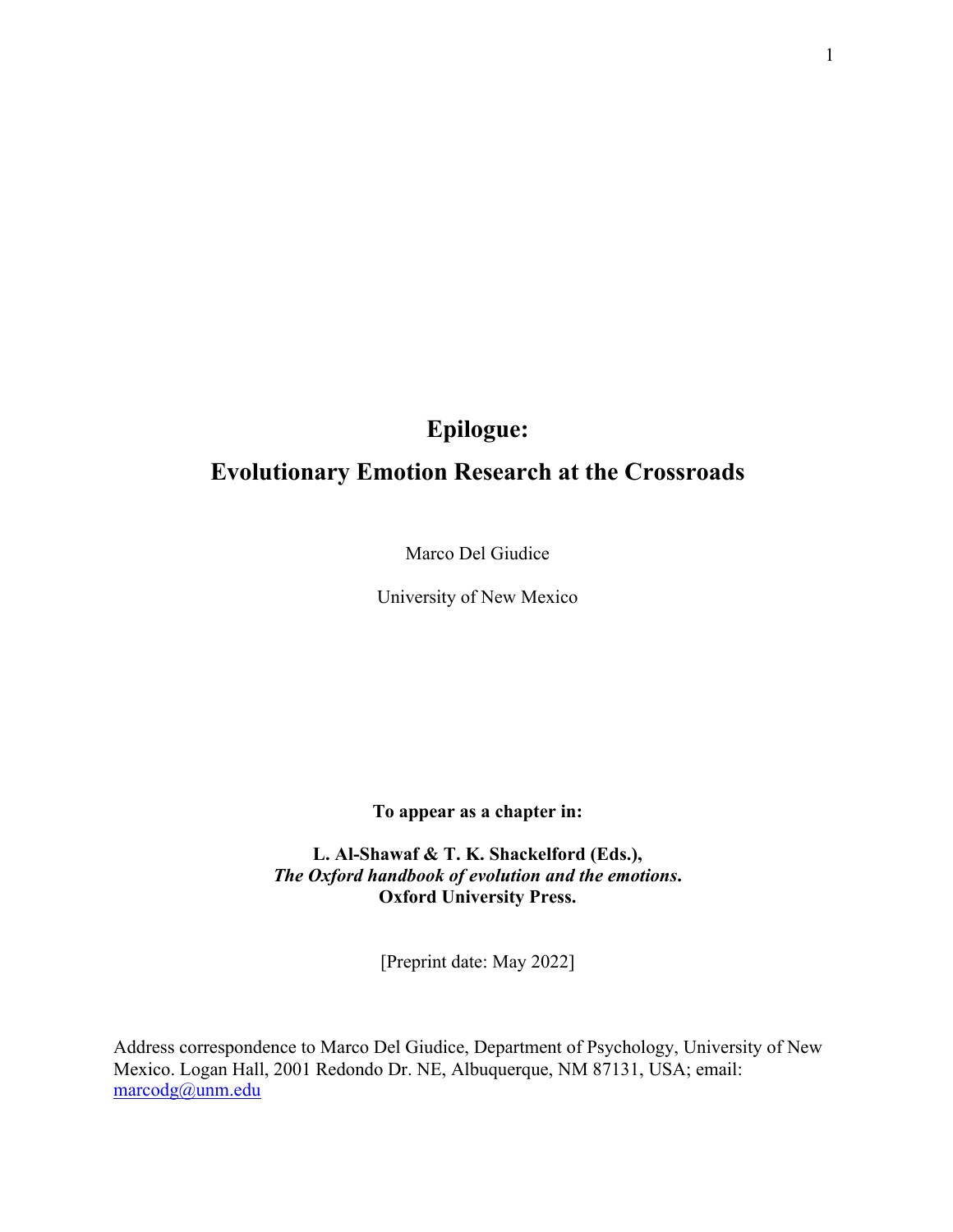This is an exciting book. Not just in the sense that it is a fine volume, full of sophisticated and up-to-date contributions. (Compared with my memories when I first got interested in emotion research as a student, the field has been transformed almost beyond recognition; it is amazing how much progress has been done in this relatively short time.) Not just because the coverage of specific emotions and domains is exceptionally broad and fine-grained (from love and grief to *kama muta*, from conflict and reconciliation to care for the sick), or because so many chapters display that unique combination of explanatory power and trueness to life that is the hallmark of the evolutionary behavioral sciences (Pinker, 2015). To me, the book as a whole transmits a palpable excitement, not only for what it already contains but also for what it foreshadows—a truly integrated theory of emotions, in which a set of shared functional principles link together the myriad particulars of our affective lives, with their phenomenal richness and subtlety.

Although this vision is still unrealized, and there remain many loose threads and gaps to fill, I believe that this volume marks an important step in the right direction. A clear tension toward integration runs through the book; as if the chapters were magnetic pieces, ready to snap into place and self-assemble into a unified construction. But before this can happen, evolutionary scholars will have to do some important conceptual groundwork to clarify the terms on which integration will take place. Evolutionary emotion research is at a crossroads—and we are lucky to be here in what promise to be very exciting times. Having been given the honor of writing this concluding chapter, I want to use the opportunity to review and critically discuss what I see as the most pressing theoretical issues in the field, then propose a research agenda for addressing them. While the items in the agenda lend themselves to a variety of approaches, I will argue that they can be tackled most effectively from an explicitly motivational perspective—a perspective already adopted by several authors of this Handbook, and presented somewhat more formally in my earlier chapter (Del Giudice, this volume).

## **Key Theoretical Issues**

#### **Specialized Mechanisms and The Great Bifurcation**

The differences and similarities between emotion theories can be parsed using a number of different criteria (see e.g., Scarantino, 2018a). Without doubt, the most significant contrast in the evolutionary study of emotions is between theories that postulate the existence of multiple *specialized mechanisms* (or *programs*) dedicated to emotions and theories that deny it. The mechanism-rich camp includes the various incarnations of Basic Emotions Theory (BET; see Cordaro, this volume), the coordination approach synthesized by Tooby, Cosmides, and others (see Tooby & Cosmides, this volume; Al-Shawaf et al., 2016; Nesse, 1990), and LeDoux's theory of "survival circuits" (e.g., LeDoux & Brown, 2017).<sup>1</sup> The main representatives of the mechanism-free camp are the constructionist theories advanced by L. F. Barrett (2006, 2017) and Russell (2003); Fridlund and Russell (this volume) also argue that the Behavioral Ecology View

 $1$  LeDoux's theory may be classified more accurately as a hybrid model, as it postulates the existence of a multitude of specialized subcortical "circuits" but takes a constructivist perspective on the origin of consciously felt emotions ("feelings"; see also Scarantino, 2018b).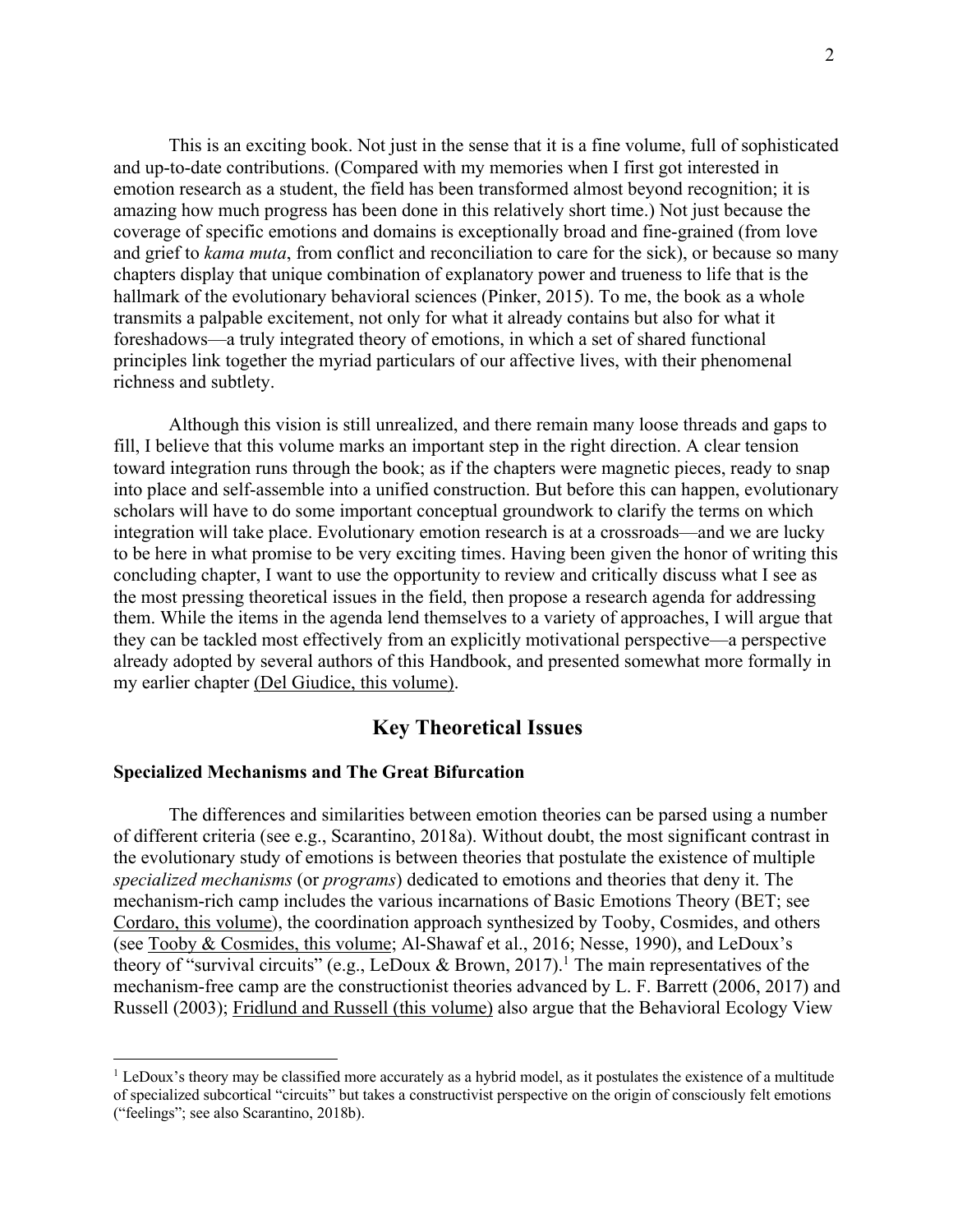(BECV) of facial displays aligns with a constructivist, mechanism-free stance that denies the existence of central coordination machinery.

With a few notable exceptions (e.g., Lin & Westgate, this volume), the authors of this Handbook adopt one version or another of the mechanism-rich perspective. On the one hand, this has probably something to do with the theoretical preferences of the editors; on the other hand, I suspect that the assumption of specialized mechanisms is more empirically generative, as it encourages researchers to focus on particular emotions and their possible adaptive functions. Be as it may, it is important to acknowledge that constructionist, mechanism-free theories are becoming increasingly popular in emotion research, especially outside the circle of scholars with an explicitly evolutionary perspective.

While I believe that constructionists have made hugely important contributions—not least by sharpening the methodological tools of emotion research, and successfully challenging some untenable assumptions of classical BET—I also believe that their arguments against specialized mechanisms are much weaker than they look on the surface. As others have noted, the evidence offered in support is perfectly compatible with the (mechanism-rich) coordination approach, and with revisions of BET that integrate the same functional principles (e.g., Faucher, 2013; Nesse, 2020; Scarantino, 2012a, 2015; Sznycer & Cohen, 2021).

Take the finding that episodes of "the same emotion" (e.g., anger) within and between individuals are heterogeneous, with relatively low coherence among different components of the response (subjective feelings, facial expressions, autonomic patterns, etc.). In the constructivist literature, this is regarded as evidence that emotions arise from the action of multiple independent processes without a central program, even if they are subjectively *categorized* as unitary phenomena. There are several problems with this inference. To begin, folk emotion labels like "anger" likely refer to the outputs of multiple mechanisms, each with its own specific rules of operation; thus, relying on folk categories is going to inflate the apparent variability of emotional responses (Scarantino, 2012a, 2015; Sznycer et al., 2017). Even more importantly, dealing effectively with fitness-critical situations requires emotion programs to be sensitive to context and produce open-ended response tendencies, rather than rigid and reflex-like behaviors (Al-Shawaf & Lewis, 2017; Al-Shawaf et al., 2016; Scarantino, 2015). Invariance is expected at the level of the function and information-processing structure of the mechanism, but not at that of the mechanism's output, which should display systematic variability across persons and situations. As noted by Sznycer and Cohen (2021), "adaptive orchestration may call for response coherence in some contexts and for low coherence or dis-coherence in other contexts" (p. 3).

Finally, one has to factor in the existence of pervasive individual differences (partly caused by genetic variation), both in the emotion mechanisms themselves and in the cognitive and physiological mechanisms they coordinate (Nesse, 2020). Clearly, response variability does not militate against the existence of (context-sensitive) emotion mechanisms; on the contrary, it may signal the need to postulate *more* mechanisms than would be suggested by folk emotion categories like "anger", "sadness" and "fear". The inference from response variability to the absence of specialized mechanisms is an unwarranted move, buttressed by rhetorical devices such as charges of "essentialism"—a term that by now has very little meaning, except as namecalling—and invocations of Mayr's authoritative-sounding but nebulous concept of "population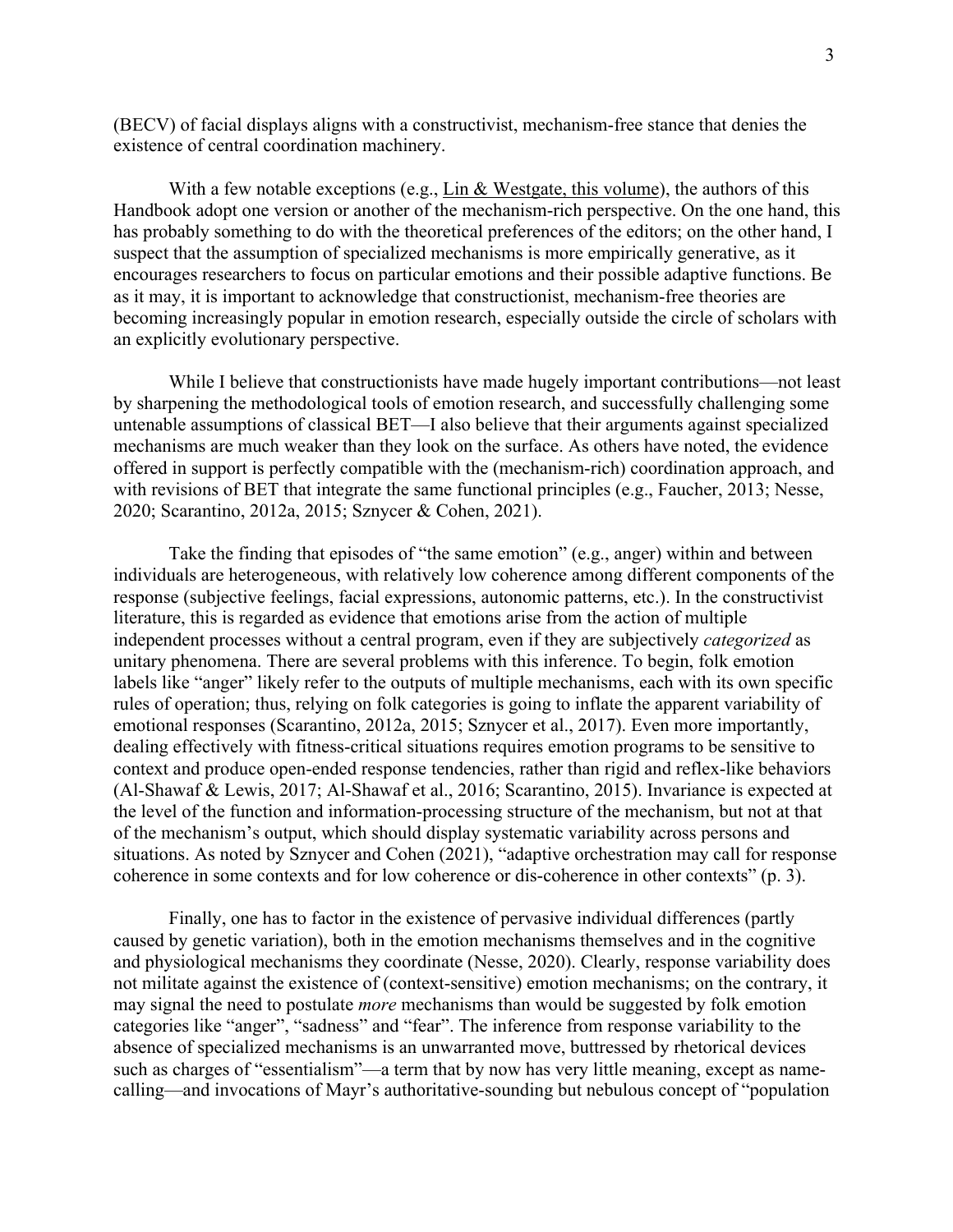thinking" (e.g., L. F. Barrett, 2017; on population thinking see Hey, 2011; Witteveen, 2015, 2016, 2018).

In the constructivist literature, neurobiological evidence of "degeneracy" (i.e., many brain regions or networks can be mapped to one emotion category) and "neural reuse" (i.e., a single region or network can be mapped to many emotion categories) are used to argue that there are no specialized brain centers that coordinate emotional responses (see L. F. Barrett, 2017). But in fact, degeneracy and reuse are exactly what one expects if the overarching function of emotions is to orchestrate the activity of multiple mechanisms across the entire brain. If emotions work as coordination programs, the corresponding patterns of brain activity are inevitably going to look highly distributed and to overlap substantially with one another, as different emotions recruit many if not most of the same mechanisms (e.g., De Gelder & Vandenbulcke, 2012; Scarantino, 2012b). Likewise, findings of "reuse" are expected if emotions are not neatly separated neural mechanisms that evolved independently from one another, but partially differentiated adaptations that evolved from common precursors and may share substantial portions of their neural machinery (Nesse, 2004, 2020).<sup>2</sup>

The constructivist interpretation of the neuroscientific data is further vitiated by what I have called the *prediction-explanation fallacy*, or the uncritical use of prediction-optimized models for explanatory purposes (Del Giudice, 2021). For example, Barrett (2017) stated:

"Ironically, perhaps the strongest evidence to date for the theory [of constructed emotions] comes from studies that use pattern classification to distinguish categories of emotion—a finding that is routinely construed as providing the long awaited support for the classical view […] However, patterns that distinguish among the categories in one study do not replicate in the other studies" (p. 15).

The problem is that, in many applications of machine learning techniques, predictionoptimized models deliberately introduce biases to improve predictive performance, at the expense of accurate explanation (see James et al., 2021; Shmueli, 2010; Yarkoni & Westfall, 2017). And because different models tend to be biased in different ways, they may suggest conflicting explanations of the same phenomenon—even when they are trained on the same or very similar data, and achieve similar levels of predictive accuracy (Breiman, 2001). Hence, it is a fallacy to interpret discordances between prediction-optimized models as straightforward evidence that the underlying phenomenon lacks consistency (for details see Del Giudice, 2021).

Fridlund and Russell (this volume) argue that facial behaviors (and presumably other behavioral and physiological phenomena that are usually regarded as components of emotional responses) evolved "in granular fashion" with no central coordination machinery, so that there are no "emotion centers in the brain". But this is a *non sequitur*, based on the unsubstantiated

<sup>2</sup> On a side note, the predictive Bayesian models of the brain that inform Barrett's current *theory of constructed emotions* (L. F. Barrett, 2017) offer powerful explanations of perception and (perhaps) action control, but struggle to provide a realistic, tractable account of motivation (Colombo, 2016; Klein, 2018; Sun & Firestone, 2020a, 2020b). In light of the deep connections between motivation and emotion, I see this as more reason to be skeptical about the conceptual adequacy of this framework.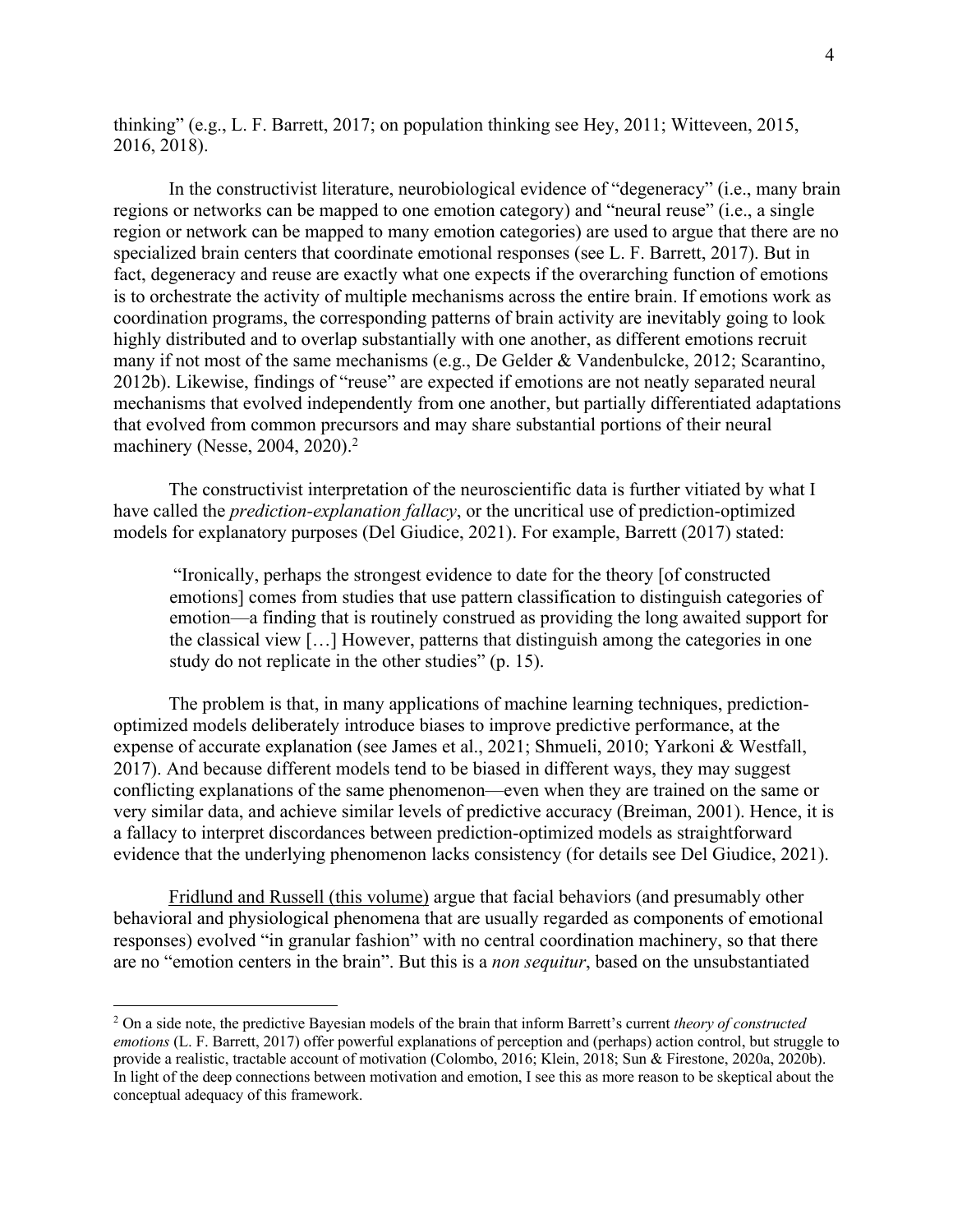assertion that specialized computational mechanisms are somehow problematic from an evolutionary standpoint.

While adaptations *can* evolve as mosaics (and bipedalism seems a fitting example), this doesn't mean that all or even most of them do; in reality, organisms are packed with regulation and coordination mechanisms that control functionally related suites of traits and behaviors, and can be targets of selection in their own respect. Hormonal systems (and their regulatory centers in the hypothalamus) are obvious examples (Cox et al., 2016). Another striking illustration comes from the medial preoptic area (MPOA) in rodents, whose function is increasingly well understood thanks to progress in cellular and molecular neuroscience. This region of the hypothalamus collects and integrates parenting-relevant information from the environment (tactile, auditory, and chemical signals from pups, cues of nearby predators, etc.) and coordinates parental behaviors in a modular fashion by projecting to multiple regions of the brain (Kohl & Dulac, 2018; Kohl et al., 2018). This is a clear counterexample as any to the idea that complex behavioral adaptations must evolve as mosaics, without specialized coordination centers. Even highly composite, multifaceted, delocalized adaptations like the immune system have shared regulatory nodes that coordinate their activity on a broad scale (Kitano & Oda, 2006). The ubiquitous logic of bow-tie architectures (Csete & Doyle, 2004; Doyle & Csete, 2011; see Del Giudice, this volume) shows that "outside-in" granularity and "inside-out" centralized coordination are not mutually exclusive, and instead can effectively complement each other.

#### **The Readout Problem**

Another important contrast that runs through the pages of this Handbook concerns the evolutionary plausibility of "readouts"—nonverbal displays that reliably signal the internal state of the individual in an involuntary fashion. Both BET and the coordination approach assume that displays *can* function as involuntary expressions of emotional states, at least for certain emotions and in certain contexts (Al-Shawaf et al., 2016; Tooby & Cosmides, this volume). BECV decisively rejects this assumption, in favor of the idea that nonverbal displays evolve as "social tools" designed to influence the behavior of other individuals (e.g., eliciting affiliation or prompting retreat), without expressing anything about the signaler's internal states (Fridlund, 1994, 2017; Fridlund & Russell, this volume).

Without question, BECV has had a salutary effect on the field by pushing scholars beyond naïve conceptions of uniformity and automaticity in the expression of emotions, thanks to its emphasis on the fitness costs and benefits of signals and on the role of contextual factors (e.g., audience effects; see Keltner et al., 2019; Scarantino, 2017a). That said, the wholesale rejection of "readouts" (and, by extension, expressions of internal states) turns out to be another *non sequitur:* BECV begins an important evolutionary argument about the costs and benefits of communicative signals, but stops before considering its implications in full. The argument starts from the assumptions that (a) signals evolve to serve the biological interest of signalers; and that (b) involuntary readouts of internal states would benefit receivers, thus imposing a potential fitness cost on the signaler. While these premises are both true, it is wrong to conclude that readouts are inevitably selected against "in the service of deception, economy, and privacy" (Fridlund, 1994, p. 109).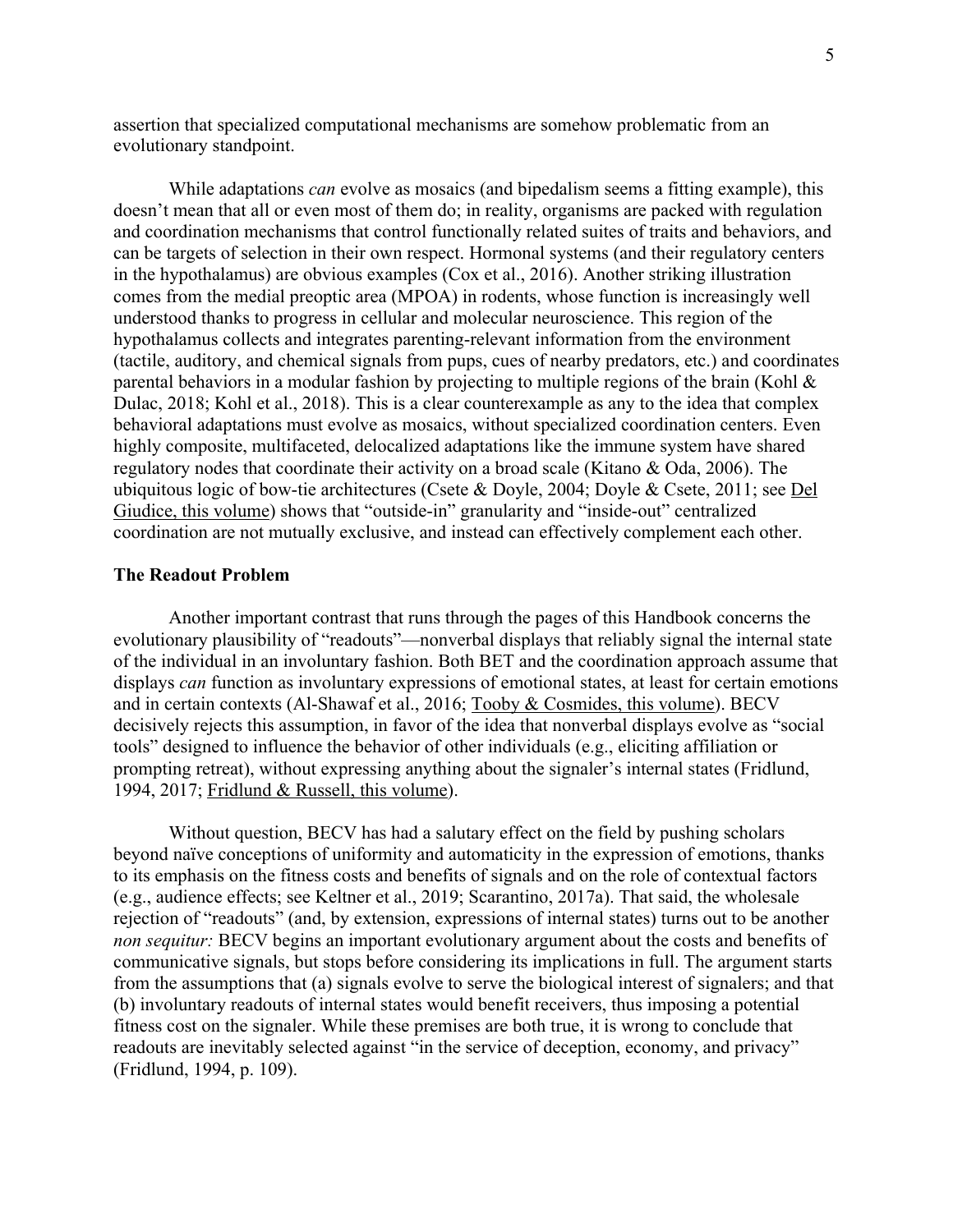The first corrective is that, *pace* Fridlund, expressions need not be *entirely* automatic and reflex-like; instead, they can lie on continua of flexibility-inflexibility and voluntarinessinvoluntariness, thus allowing a degree of strategic control and cost mitigation (e.g., Scarantino, 2017a). In the BECV literature, this is ruled out by fiat because "expressions" are defined from the start as fully involuntary, reflex-like displays with no sensitivity to context; however, this is a way to avoid the issue rather than confronting it. Displays can be statistically reliable without being always and perfectly truthful, and can have an involuntary quality without being a hundred percent automatic and inflexible (Scarantino, 2017a, 2017b).

Even more importantly, honest signaling of one's state *can* be fitness-enhancing when there is common interest between signalers and receivers: this may happen when the receiver is genetically related to the signaler, or when transmitting reliable information about internal states permits coordination and reciprocity with one's cooperation partners (see Svetieva, this volume; Al-Shawaf et al., 2016; Bergstrom & Lachmann, 1997, 1998; Keltner et al., 2019; Krebs & Dawkins, 1984; Planer & Godfrey-Smith, 2020). More generally, it is crucial to realize that receivers can drive the evolution of reliable signals—including signals that carry fitness costs as long as they are in a position to impose even larger costs on the signalers (e.g., by ostracizing or otherwise punishing them), and/or provide them with benefits that outweigh the costs (e.g., by choosing them as social or sexual partners). The fact that readouts have disadvantages is not a particular obstacle to their evolution, as long as their *net* effect on the signaler's fitness is positive. Indeed, social and sexual selection can favor the evolution of high levels of cooperativeness and altruism that benefit other group members at a significant cost to the individual (Aktipis, 2011; Nesse, 2007); and can lead individuals to produce credible, often expensive displays that reveal their internal condition and genetic quality (Biernaskie et al., 2018; Clutton-Brock & Huchard, 2013). Why should emotion expressions be an exception? By rejecting social partners who fail to provide legible information about their emotions, or who provide it in ways that turn out to be too confusing or misleading (and hence not predictive), receivers can select for the evolution of emotional readouts despite their potential costs.

On this count, there is intriguing evidence that emotional expressivity—not just for positive but also for negative emotions—increases affiliation, cooperation and trust (Boone & Buck, 2003; Feinberg et al., 2012; Schug et al., 2010; Wubben et al., 2011). Trust and likeability also increase when a person's emotional expressions are predictable (i.e., they match the observer's expectations based on contextual information; Chanes et al., 2018). The flip side is that we tend to avoid and mistrust people who come across as emotionally opaque or whose emotional responses are hard to predict. When receivers equipped with mind-reading adaptations can respond to differences in signaling behavior with affiliation or ostracism, excessive restraint in revealing one's inner states can be as damaging as excessive transparency; this demands a careful consideration of the payoff structures associated with social interactions, rather than a blanket rejection of the idea of readouts/expressions.

On a related point, Dezecache & Mercier (this volume) suggest that mechanisms of *emotional vigilance* in receivers may play a critical role in maintaining the (average) honesty of emotional displays, which is not guaranteed by their intrinsic features (e.g., metabolic costs). At various points in their fascinating chapter, the authors seem to embrace the BECV postulate that displays cannot function as readouts of emotional states; I find this somewhat ironic, because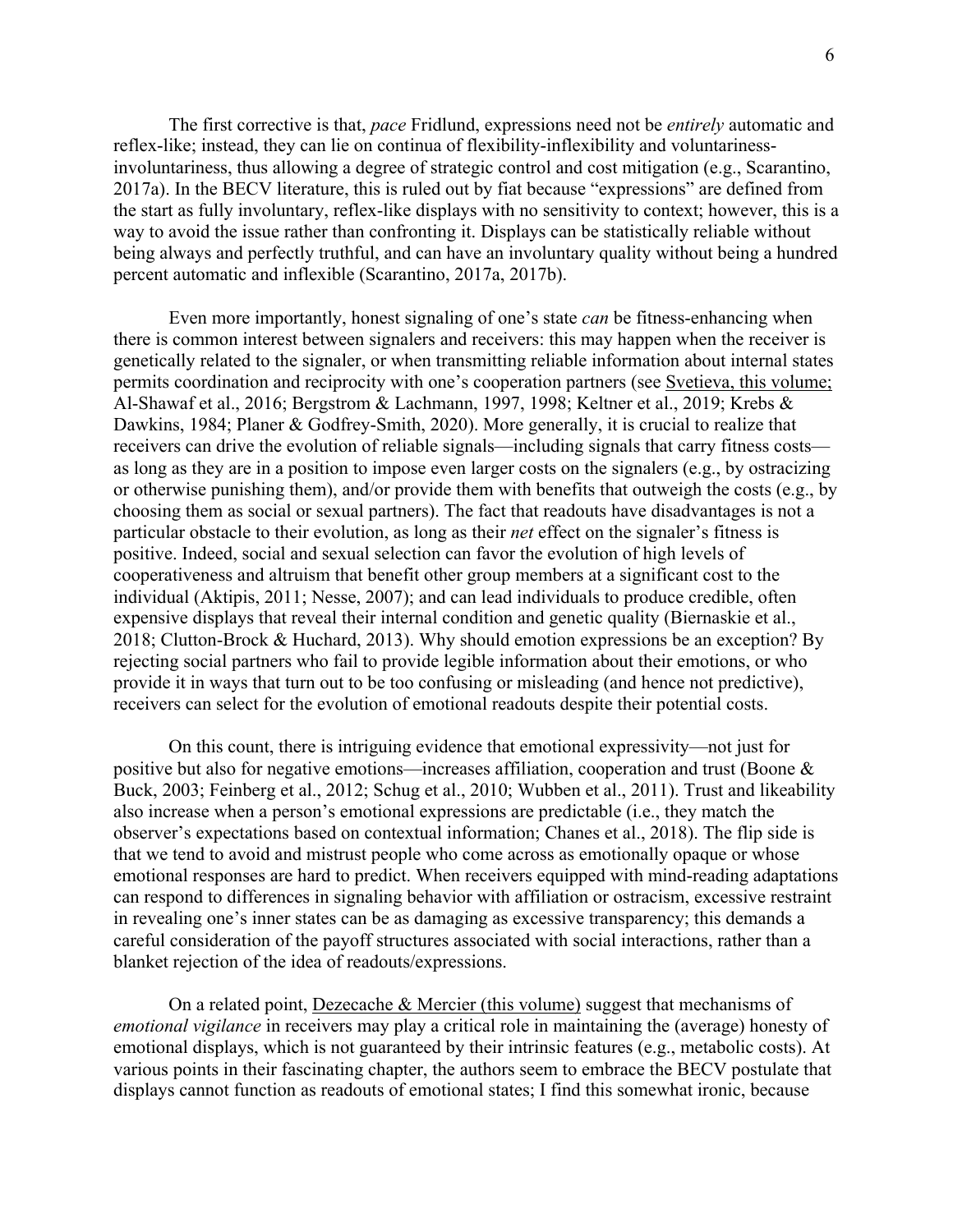emotional vigilance is precisely the kind of receiver adaptation that *could* drive the evolution of credible readouts (see also McCullough & Reed, 2016).

Another questionable assumption of BECV is that displays benefit receivers mainly by allowing them to predict the signaler's actions in the immediate future; for example, a scowling, bared-teeth display might indicate that a person is more likely to start behaving aggressively. From this perspective, emotional states (to the extent that they can be said to actually exist; see Fridlund & Russell, this volume) would add nothing of value to the receiver, because they would fail to predict future behavior with any precision (for extended discussion of this point see Scarantino, 2017a). This strikes me as a surprisingly narrow view of prediction: we build models of other people to anticipate their behavior on timescales that extend far beyond the immediate future—and not just in response to the present state of reality, but also in hypothetical future scenarios. Granted, knowing that someone is angry says little about what *exactly* they are going to do the next minute (though it remains predictive in a statistical sense); but, combined with contextual knowledge about the cause of anger, it can provide many other kinds of information that are invaluable in the long run—information about their goals and priorities, perception of that situation (and possibly similar ones), self-perceptions and self-evaluations, expectations from others, sensitivity to specific "triggers", regulation abilities, broader personality, and so forth. Indeed, people routinely use others' emotional reactions to "reverse-engineer" the appraisal process and draw inferences about their goals, values, motivations, and other traits of interest, and hence predict their future decisions more accurately (Gratch & de Melo, 2019: Hareli & Hess, 2010, 2019; Keltner et al., 2019). Emotional readouts can be hugely valuable to mind-reading receivers, setting the stage for social selection favoring displays that signal emotions with some degree of reliability.

#### **Whither Basic Emotions?**

It is hard to overstate the importance of BET in the history of emotion research. Over the years, the initial list of six basic emotions has been expanded to include more than twenty; Cordaro (this volume) lists 26 candidates, ranked at various levels of evidentiary support. In recent years, researchers working in the BET tradition have started to collect very large datasets of expressions and self-reports (Cowen & Keltner, 2020; Cowen et al., 2019); analyses usually yield about 25-30 dimensions of variation, which overlap largely—but not completely—across different studies and with the criteria-based lists offered by Cordaro (this volume), Keltner et al. (2019), and others. These and similar findings are quite impressive (see Keltner et al., 2019), but the edifice of BET is increasingly showing its cracks, which are largely conceptual rather than empirical in nature.

The first and most pressing issue with BET is that the criteria used to classify emotions as basic are not grounded in a functional and computational analysis of each emotion, but reflect the researchers' somewhat arbitrary intuitions of what an evolved emotion should look like. The three criteria of *brief duration* (usually specified as "less than a minute"), *universal signals*, and *primate homologies* (sometimes extended more broadly to mammals; e.g., Keltner et al., 2019) are particularly problematic and lack any coherent functional rationale. To give just an example, jealousy fails the first two criteria and possibly all three,<sup>3</sup> despite very strong evidence of

<sup>&</sup>lt;sup>3</sup> The jury is still out on the existence of proto-jealousy in other primates; see e.g., Maninger et al. (2017).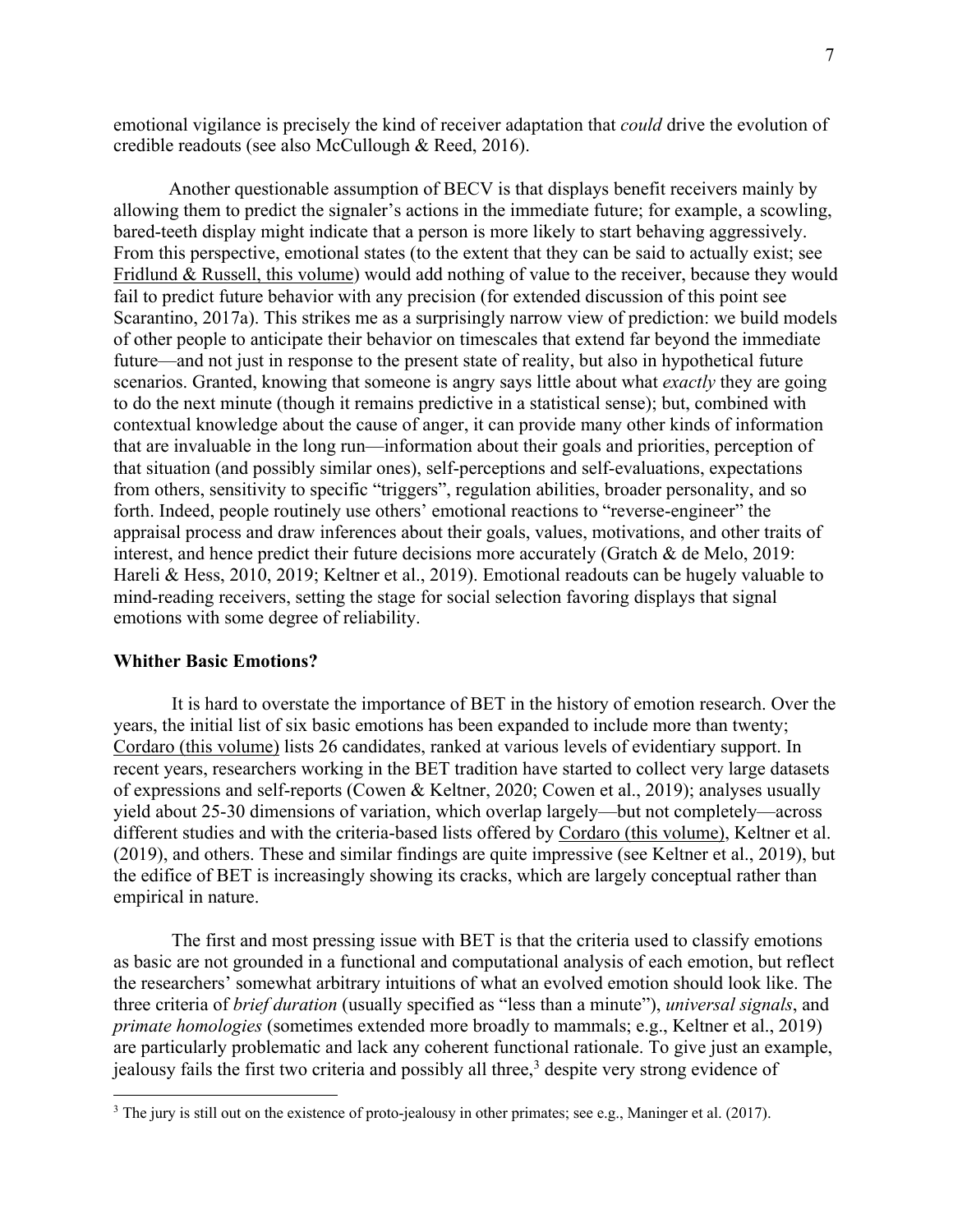adaptive design (Al-Shawaf et al., 2016; Buss, 2014). More generally, two evolved emotions may easily match different subsets of the "basic" criteria because of their specific functions and phylogenetic histories. Consider two hypothetical emotions A and B. Emotion A has clear homologues in other primates and occurs in brief episodes; whereas B has evolved more recently, and tends to manifest itself in longer-lasting episodes because its function unfolds on a longer timescale (e.g., by promoting certain forms of sustained cognitive processing). In the framework of BET, functional differences of this kind would be misinterpreted as mere differences in evidentiary support, so that emotion A would be classified as a "strong" candidate while B would be regarded as a "weak" contender for the title of basic emotion (see Table 2 in Cordaro, this volume). The deeper problem is that BET relies on a fixed set of criteria that are supposed to apply across the board; this use of checklists is arguably the original sin of BET, and at this point is holding back the theory rather than providing useful heuristic guidance.

A related problem—which also highlights the need for deeper functional thinking—is that BET tends to take folk emotional categories at face value, raising doubts about whether the "basic" emotions identified by researchers correspond to specific evolved mechanisms (see also Ortony, 2021). For example, different emotion programs may well elicit similar nonverbal displays—there is no reason to expect a strict one-to-one correspondence between emotions and expressions. As I noted in my earlier chapter, the reduction methods used to extract emotional dimensions from empirical datasets (PCA and such) do not help in this regard, because they are simply not capable of identifying the underlying mechanisms, except in unrealistic special cases (Del Giudice, this volume). The only way out of this quandary is through functional and computational analysis. This is the focus of the "New BET" (NBET) formulated by Scarantino (2015); in this important revision of the theory, folk categories are regarded as potentially heterogeneous, so that a single category like "fear" may comprise more than one basic emotion; an emotion is not regarded as basic because it fulfills a list of preset criteria, but because it can be shown to correspond to a specific evolved mechanism. Also, NBET answers the question of response variability by postulating that at least some emotional programs are "output-flexible", in the sense that they produce context-sensitive response *tendencies* instead of the mandatory, "output-rigid" responses of classical BET. Clearly, NBET goes a long way toward bridging the gap between the basic emotions tradition and the coordination model (e.g., Sznycer et al. 2017). In my view, the confluence of these approaches into a unified mechanism-rich theory is inevitable in the long run—and the sooner it happens, the better.

## **A Big-Picture Agenda**

The theoretical issues I just surveyed have implications for all the major debates in emotion research; they need to be addressed and resolved, before an integrated evolutionary theory of emotions can emerge from the competing approaches that dominate the scene today. To this end, I would like to propose an agenda for evolutionary scholars who wish to tackle the big questions in the field. I formulate my suggestions as a member of the mechanism-rich team; but of course, many of the same points are just as relevant when viewed from the perspective of mechanism-free approaches.

#### **Mechanisms and Variability**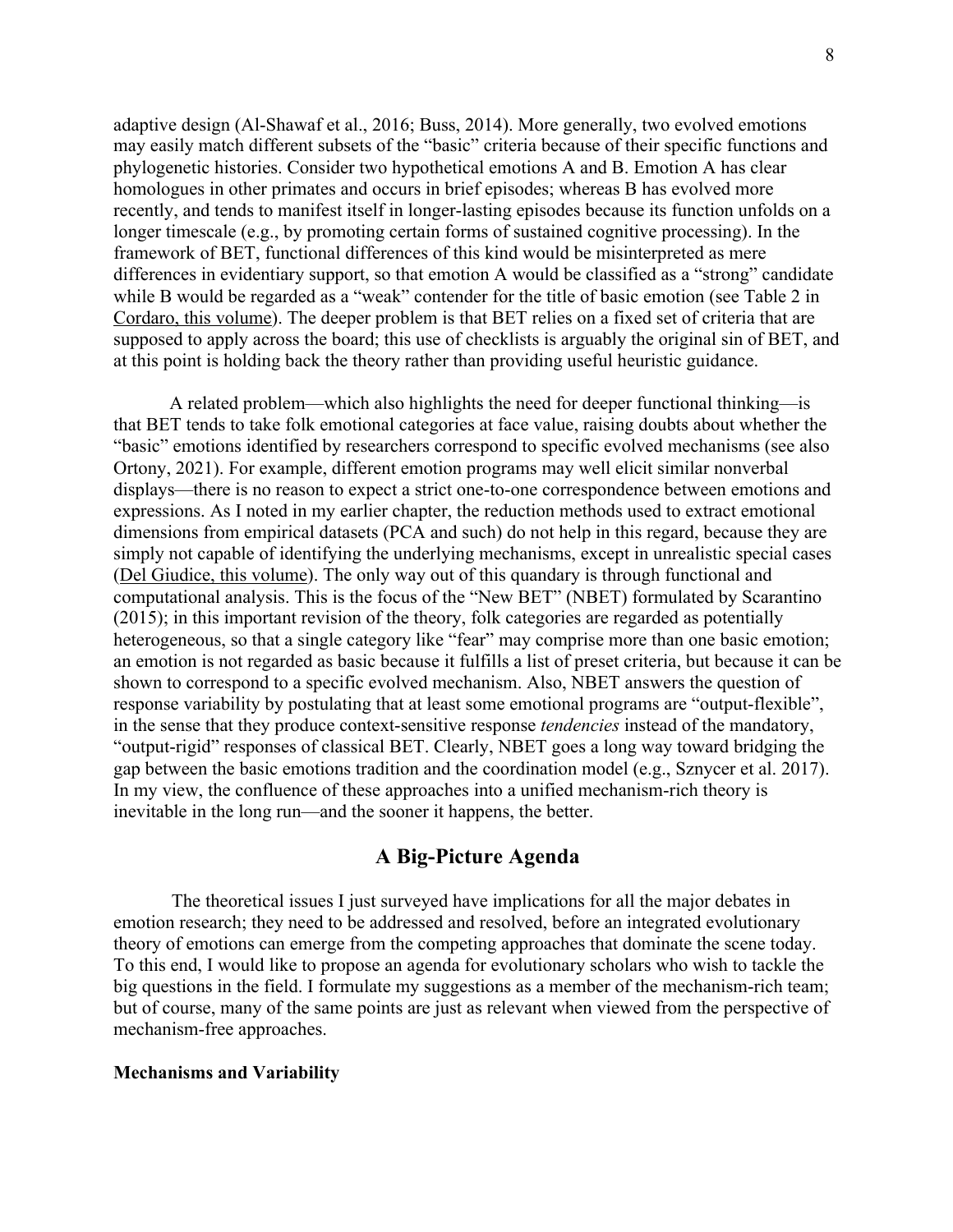One of the main obstacles to the functional analysis of emotions is the fact that folk emotion categories may not identify specific adaptations but rather collections of superficially similar mechanisms, with different purposes and rules of operation. While this is not a new insight (e.g., Cosmides & Tooby, 2000; Scarantino, 2012a), I note that many chapters in this Handbook still take folk categories at face value, and do not probe them for the possible existence of multiple underlying mechanisms. This should be a top research priority for mechanism-rich approaches, including BET. In the crucial task of "carving nature at its joints", functional and computational analyses can be usefully complemented by the fine-grained neurobiological dissection of brain regions and pathways (e.g., Panksepp, 1998, 2011).

Other important contributions in this sense can come from comparative and phylogenetic data, which are surprisingly under-utilized in the evolutionary study of emotion (but see Habecker & Flinn, this volume; Kujala & Braüer, this volume; O'Connell et al., this volume; Torres & Papini, this volume; Vonk et al., this volume). The view of emotions as partially differentiated mechanisms that evolve via reuse, duplication, modification (Nesse, 2004, 2020; see also H. C. Barrett, 2012; Holbrook & Fessler, 2015; West-Eberhard, 2003) opens up many interesting questions about the phylogeny of emotions and corresponding neural mechanisms, from early animals to humans via the common ancestors of mammals and primates. Crucially, scholars need to abandon the preconception that evolved emotion mechanisms must be highly conserved, and instead expect a mixture of stability, novelty, and species-specific variation. The interplay between "granular" and "centralized" modes of evolution during phylogeny could be usefully tackled with simulations; for example, agent-based models could be used to explore the evolution of emotional mechanisms and their components under different conditions. The concept of bow-tie architectures (Csete & Doyle, 2004) could inform the design of these simulations and help interpret their results.

The problem of response coherence vs. variability is particularly tricky, because even if virtually all scholars agree that perfect coherence is not a reasonable expectation, it remains unclear how much variability is predicted by different theoretical models (and hence what amount of variability should count as supporting vs. disconfirming evidence). On this turf, constructivist models play with a tactical advantage: since they deny the existence of specialized mechanism, they have no grounds to expect a particular degree of coherence, and any evidence of variability can be loosely counted in their favor. From a mechanism-rich perspective, the solution is to start building explicit computational models of emotional responses, and—once the models become sufficiently realistic—use their predictions as benchmarks to evaluate the empirical data. Models of this kind would also allow researchers to formulate predictions about *qualitative* patterns of variability (e.g., which components of a response are going to be the most/least variable), and about the individual and contextual factors that influence the coherence of emotional responses. Given the current lack of information and the fact that both sides of the debate rely on intuitions, even drastically simplified models are likely to provide useful insights. As far as I know, this research direction has remained virtually unexplored in the literature; the recent paper by Sznycer and Cohen (2021) is a step in the right direction, but still a long way from the explicit formal models that would be needed to adequately meet the constructivist challenge.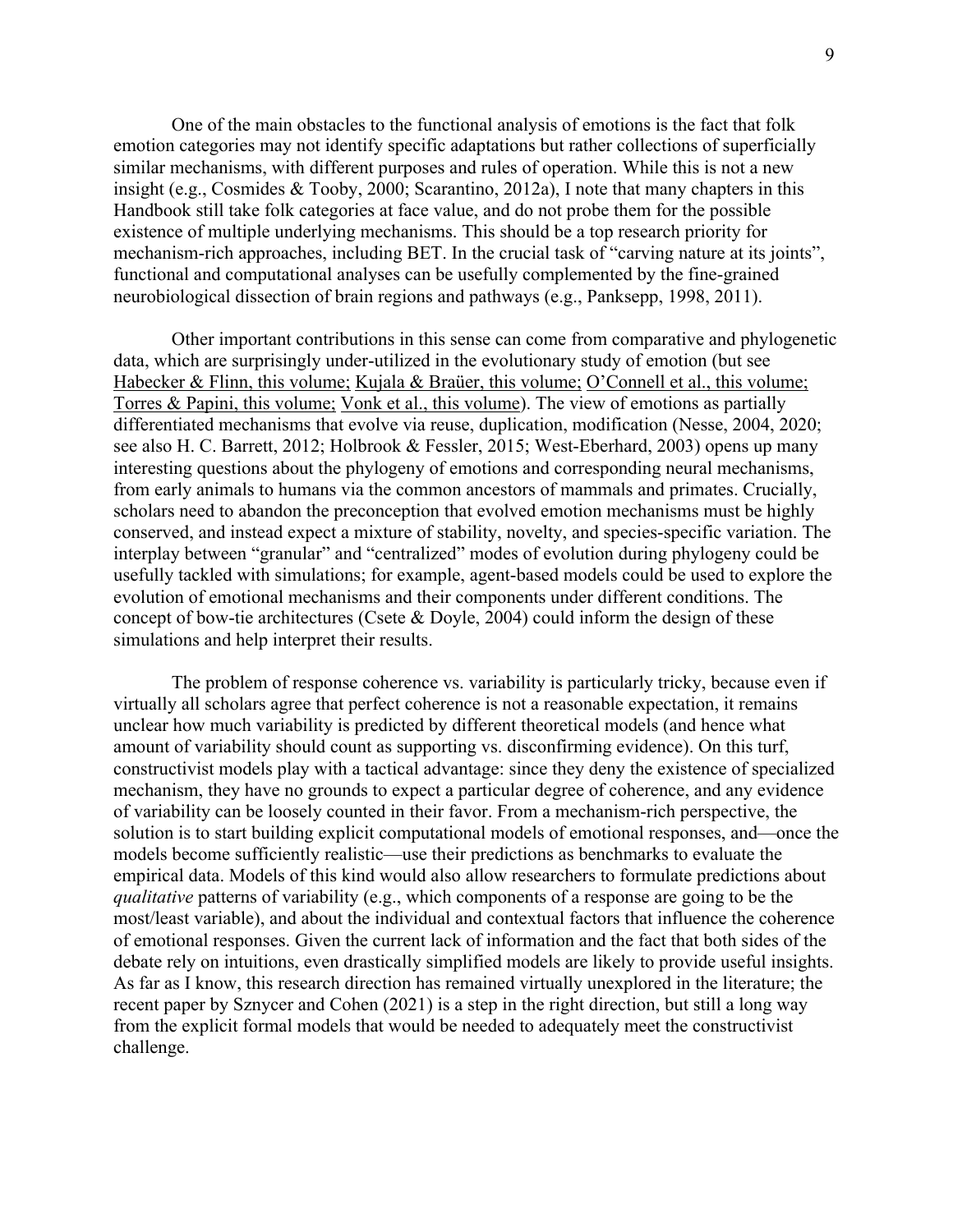Eventually, computational models of emotions will need to explicitly integrate the physiological dimensions of the response (including, but not limited to, patterns of autonomic activation; see Tooby & Cosmides, this volume). Physiological changes modulate the internal state of the organism, but also have a range of perceptible effects that may function as signals (e.g., eyeblinks, blushing, changes in pupil size; Kret, 2015); also, physiological measures are often used in empirical studies of response coherence (e.g., Mauss et al., 2005; Rattel et al., 2020). In principle, then, physiology plays an important role in the coordination approach. However, current computational models of anger (Sell & Sznycer, this volume), shame (Landers et al., this volume), and many other emotions are still largely silent about the interplay between physiology and the cognitive/behavioral components on which they mainly focus. To include physiology in their models, evolutionary psychologists will have to get out of their "comfort zone" and cross the borders of evolutionary neurobiology and endocrinology; this is a vital but challenging task, which is made even more challenging by our very limited understanding of individual differences in physiological parameters and their functional meaning (see for example Ellis & Del Giudice, 2019; Ellis et al., 2021; Gangestad & Grebe, 2017). At the same time, a computational mindset can greatly enrich the study of physiology and hormones—for example by underscoring the information-processing aspects of neurobiological mechanisms, framing individual differences in terms of internal regulatory variables (Tooby & Cosmides, 2008), and generally helping researchers ask important "why" questions in addition to the "how" questions of the standard mechanistic approach.

#### **Readouts and Inferences**

As I discussed earlier, BECV's negative argument against readouts does not follow from its premises, and readouts—in the sense of statistically reliable, at least partially involuntary signals of internal states—can certainly evolve even if they have some costs and drawbacks. But this does not mean that emotional readouts *will* evolve in practice. To properly answer the critique from BECV, proponents of mechanism-rich models should clarify the conditions in which readouts are more or less likely to evolve, and identify the factors that tend to increase or decrease their "honesty" and credibility. These and similar questions could be usefully tackled with evolutionary simulations in which signaler and receiver strategies are free to coevolve (for an interesting but still rudimentary example, see Lowe et al., 2004); and when the models become sufficiently realistic, they could be tested against comparative data from animals with different ecologies and social structures.

Simulations are also an ideal way to formalize existing theories of emotional inference (Hareli & Hess, 2019), and refine them with the addition of mechanisms of emotional vigilance (Dezecache & Mercier, this volume). More generally, an evolutionary perspective would add specificity and depth to our understanding of inferential processes; the range of potential inferences that an observer could draw is almost limitless, but some aspects of the signaler's internal state are likely to be much more informative and/or fitness-relevant than others. The focus of emotional inferences may also shift depending on the specific social relationship between signaler and receiver—for example, the kind of information we seek can be quite different if we are dealing with a friend, an enemy, a relative, an attractive stranger, or a romantic partner.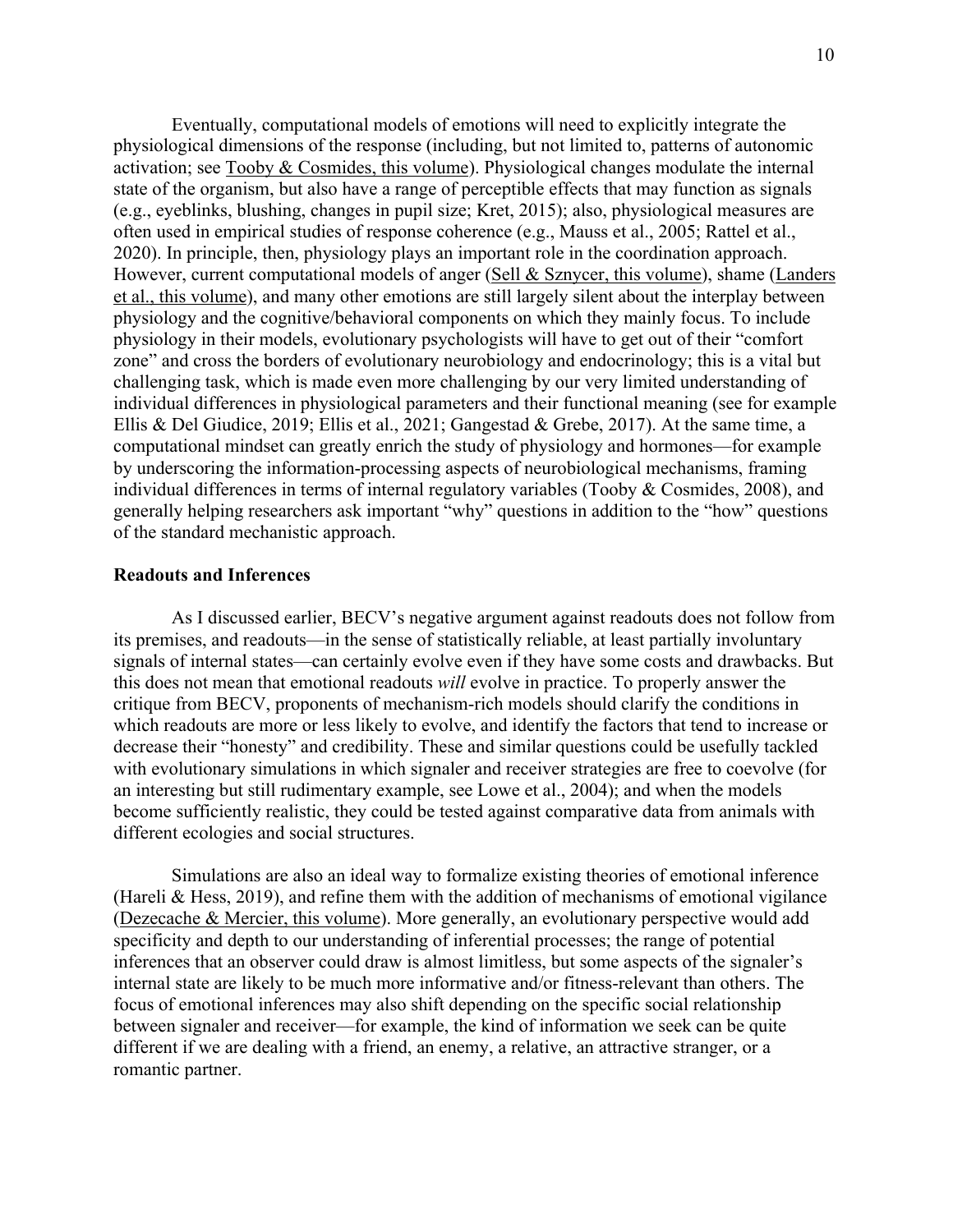#### **Integration between Basic Emotions Theory and the Coordination Approach**

I believe that the future will see a convergence between BET and the coordination approach, and would like to propose some ways to help the process along. First, coordination theorists should pay more attention to the large-scale empirical findings by researchers such as Cowen, Keltner and others (e.g., Cowen & Keltner, 2020; Cowen et al., 2019). Patterns of perceived similarity can suggest ways to refine existing hypotheses; for example, emotion concepts form a continuum from anger and hate to sadness and despair, and while "righteous indignation" and "feeling oppressed" lie close to anger, "feeling let down" and "feeling betrayed" are much closer to sadness (Fig. 2 in Cowen et al., 2019). This seems potentially relevant to the recalibration theory of anger (Sell & Sznycer, this volume), and may point to a deep functional link between anger and sadness that has not been discussed in the recalibration literature (e.g., certain forms of sadness may reflect the recalibration of one's over-optimistic estimates of other people's welfare trade-off ratios).

From a different perspective, a crucial test of the coordination approach will be its ability to reproduce the observed patterns of correlation among emotional concepts, experiences, and/or expressions—not inductively, but starting from well-defined mechanisms and their functional relations with one another. The recent work on valuation as the common grammar of social emotions (Scrivner et al., this volume) is the beginning of a much-needed shift from a narrow, analytical focus on single emotions to a more synthetic perspective. An important next step would be to reproduce the broad structure of people's emotion-related concepts and perceptions, starting from a model of the underlying mechanisms. Of note, any discrepancies between the actual and predicted structure would provide invaluable information about gaps and inconsistencies in the model.

Finally, even though the BET criteria for basic emotions are blunt tools when it comes to identify adaptations, they can suggest interesting questions about the reasons why different emotions show different patterns of correlates. For example, what are the main exceptions to the criterion of "brief duration"? What do those emotions have in common? What are the cognitive and neurobiological processes that sustain emotions for longer periods of time, and what is their design logic? Other potentially fruitful questions concern the degree of universality vs. crosscultural variability of different emotions, and the functional meaning of differences in expression modalities: what are the relative strengths and weaknesses of visual, auditory, tactile, and olfactory cues (e.g., Bradbury & Vehrencamp, 2011)? Are different nonverbal modalities better suited to different purposes and social relationships? So far, these questions have been addressed only piecemeal in the BET literature; an integrated approach would have the tools to formulate and answer them in a systematic fashion.

## **The Advantages of a Motivational Perspective**

The motivational perspective I synthesized in my earlier chapter (Del Giudice, this volume) is the antithesis of the mechanism-free approach—it takes an already rich model of emotions and extends it by adding *more* layers of specialized mechanisms (second-order motivational systems and third-order mood programs). Here I wish to briefly make the case that the resulting increase in complexity is worth the price, and that a focus on motivational systems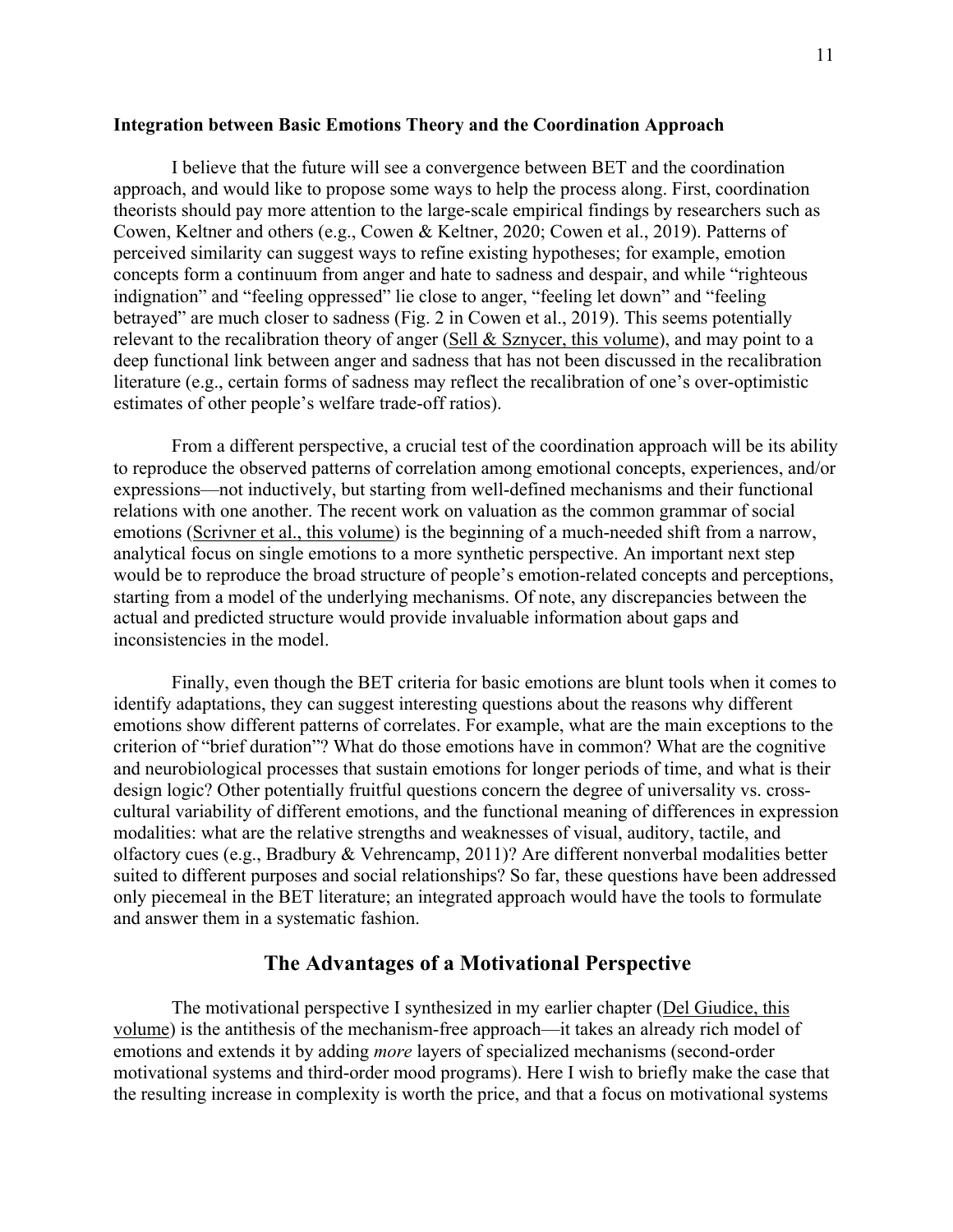can help with many of the items in the research agenda I just sketched—starting with the task of looking for multiple mechanisms within folk categories such as "anger" or "sadness". Carving nature at its joints gets much easier when the analysis can be guided by well-grounded functional distinctions; the distinctions between motivational domains can be used to generate plausible hypotheses about, say, various kinds of "anger" and their adaptive purposes.

From a neurobiological standpoint, the neural substrates of motivational systems may be easier to identify and study than those of specific emotions; for instance, the MPOA is a very promising candidate as the control hub of the parenting/caregiving motivational system. Also, the logic of bow-tie architectures suggests that motivational systems should be phylogenetically more conserved than emotions, and hence easier to study and compare across species. When it comes to integrating physiology in current models of emotions, the literature on motivational systems provides some useful computational principles, including control-theoretic ideas about feedback and feedforward regulation. The concept of internal regulatory variables has parallels and precursors in attachment theory ("internal working models"; Bowlby, 1969) and other classical theories of motivation, which I believe can still be mined for fresh insights.

A motivational perspective also helps frame the issue of readouts and emotional inferences: the functional parameters of motivational systems (e.g., their relative priorities and activation sensitivities) bridge emotions with personality, and can be extremely useful for predicting behavior in the long run. Because of this, people should often use emotions as indicators of the underlying motivational processes, which I suggested work as a privileged level of analysis for inference and prediction. Not least, motivational systems may offer a parsimonious way to organize the high-dimensional maps of "emotion spaces" that are emerging from the large descriptive studies carried out by BET scholars. Indeed, motivational states can be thought of as attractors of the more complex dynamics of emotions and moods; as such, they should help make sense of the increasingly rich, detailed, but also potentially overwhelming data on specific emotions by revealing their underlying functional structure.

## **Conclusion**

I am grateful to the authors and editors of this Handbook for their contribution to what I think will become a landmark for the discipline. Researchers are already busy extending the reach of evolutionary approaches to more and more emotions, domains, and areas of application. To complement this enterprise and bring it to full fruition, they will have to address the most pressing conceptual issues head on, and find convincing answers to some long-standing questions in the study of emotion. The call is not just for bigger and better data, but for a major investment in good theory, which—as per Kurt Lewin's maxim—is really the most practical of things. The day is young; let's get to work.

## **Acknowledgments**

I am indebted to Laith Al-Shawaf, Andrea Scarantino, and Daniel Sznycer for their many insightful comments and suggestions.

## **References**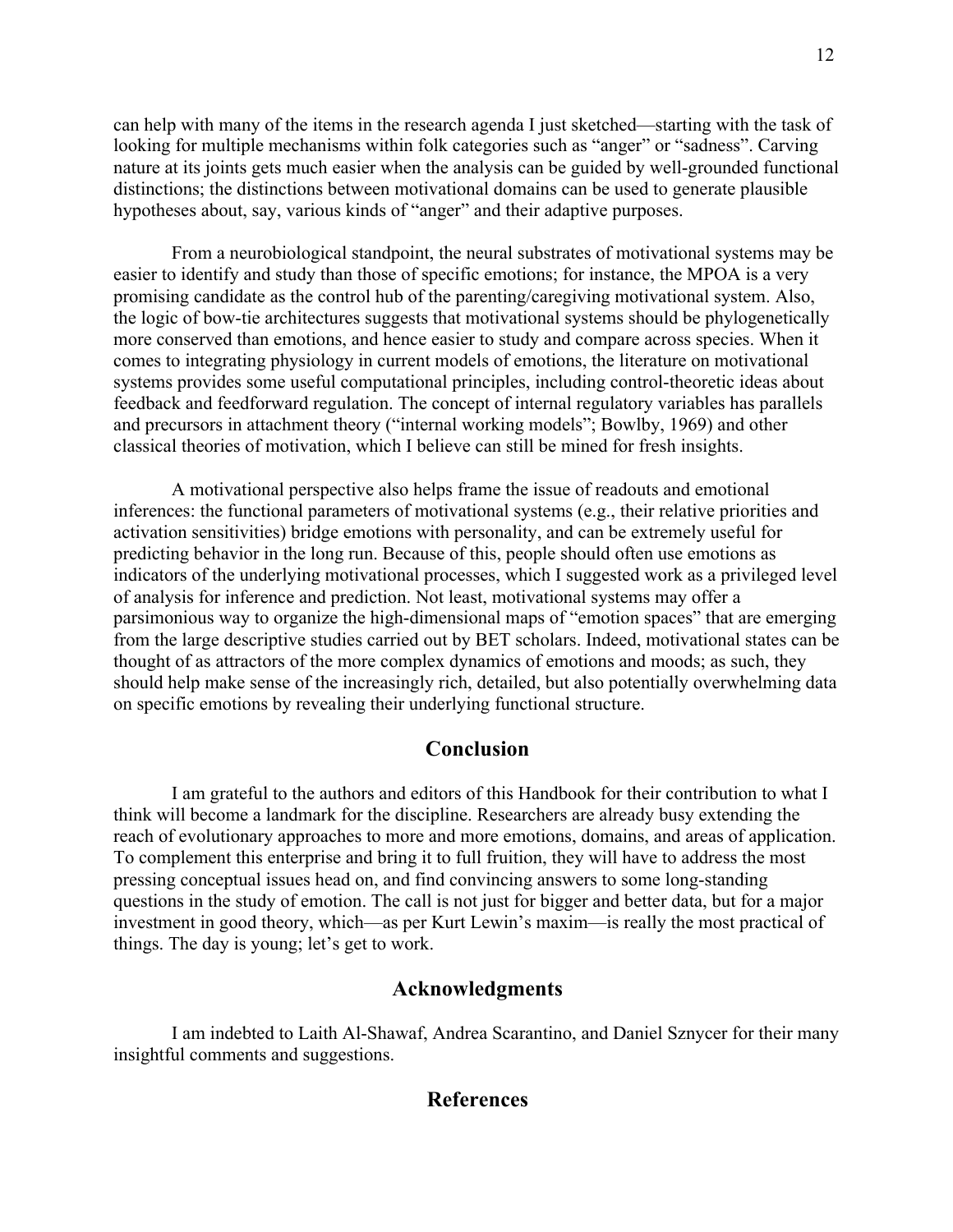- Aktipis, C. A. (2011). Is cooperation viable in mobile organisms? Simple Walk Away rule favors the evolution of cooperation in groups. *Evolution and Human Behavior, 32,* 263-276.
- Al-Shawaf, L., Conroy-Beam, D., Asao, K., & Buss, D. M. (2016). Human emotions: An evolutionary psychological perspective. *Emotion Review, 8,* 173–186.
- Al-Shawaf, L., & Lewis, D. M. G. (2017). Evolutionary psychology and the emotions. In V. Zeigler-Hill & T.K. Shackelford (Eds.), *Encyclopedia of personality and individual differences*. Springer.
- Barrett, L. F. (2006). Are emotions natural kinds? *Perspectives on Psychological Science, 1,* 28–58.
- Barrett, L. F. (2017). The theory of constructed emotion: an active inference account of interoception and categorization. *Social Cognitive and Affective Neuroscience, 12,* 1-23.
- Barrett, H. C. (2012). A hierarchical model of the evolution of human brain specializations. *Proceedings of the national Academy of Sciences USA, 109,* 10733-10740.
- Bergstrom, C. T., & Lachmann, M. (1997). Signalling among relatives. I. Is costly signalling too costly? *Philosophical Transactions of the Royal Society of London B, 352,* 609–617.
- Bergstrom, C. T., & Lachmann, M. (1998). Signaling among relatives. III. Talk is cheap. *Proceedings of the National Academy of Sciences USA, 95,* 5100-5105.
- Biernaskie, J. M., Perry, J. C., & Grafen, A. (2018). A general model of biological signals, from cues to handicaps. *Evolution Letters, 2*, 201-209.
- Boone, R. T., & Buck, R. (2003). Emotional expressivity and trustworthiness: The role of nonverbal behavior in the evolution of cooperation. *Journal of Nonverbal Behavior, 27,* 163-182.
- Bowlby, J. (1969). *Attachment and loss: Vol. I: Attachment*. Basic Books.
- Bradbury, J. W., & Vehrencamp, S. L. (2011). *Principles of animal communication* (2nd ed.). Sinauer.
- Breiman, L. (2001). Statistical modeling: The two cultures. *Statistical Science, 16,* 199-231.
- Buss, D. M. (2014). Comment: Evolutionary criteria for considering an emotion "basic": Jealousy as an illustration. *Emotion Review, 6,* 313-315.
- Chanes, L., Wormwood, J. B., Betz, N., & Barrett, L. F. (2018). Facial expression predictions as drivers of social perception. *Journal of Personality and Social Psychology, 114,* 380-396.
- Clutton-Brock, T. H., & Huchard, E. (2013). Social competition and selection in males and females. *Philosophical Transactions of the Royal Society B, 368,* 20130074.
- Colombo, M. (2016). Social motivation in computational neuroscience (Or, if brains are prediction machines, then the Humean theory of motivation is false). In *The Routledge handbook of philosophy of the social mind* (pp. 336-356). Routledge.
- Cosmides, L., & Tooby, J. (2000). Evolutionary psychology and the emotions. In M. Lewis & J. M. Haviland-Jones (Eds.), *Handbook of emotions* (2nd ed., pp. 91-115). Guilford.
- Cowen, A. S., & Keltner, D. (2020). What the face displays: Mapping 28 emotions conveyed by naturalistic expression. *American Psychologist, 75*, 349-364.
- Cowen, A., Sauter, D., Tracy, J. L., & Keltner, D. (2019). Mapping the passions: Toward a high-dimensional taxonomy of emotional experience and expression. *Psychological Science in the Public Interest, 20,* 69-90.
- Cox, R. M., McGlothlin, J. W., & Bonier, F. (2016). Hormones as mediators of phenotypic and genetic integration: An evolutionary genetics approach. *Integrative and Comparative Biology, 56,* 126-137.
- Csete, M., & Doyle, J. (2004). Bow ties, metabolism and disease. *Trends in Biotechnology, 22,* 446-450.
- De Gelder, B., & Vandenbulcke, M. (2012). Emotions as mind organs. *Behavioral and Brain Sciences, 35,* 147-148.
- Del Giudice, M. (2021). The prediction-explanation fallacy: A pervasive problem in scientific applications of machine learning. *PsyArXiv*. https://doi.org/10.31234/osf.io/4vq8f
- Doyle, J. C., & Csete, M. (2011). Architecture, constraints, and behavior. *Proceedings of the National Academy of Sciences USA, 108,* 15624-15630.
- Ellis, B. J., & Del Giudice, M. (2019). Developmental adaptation to stress: An evolutionary perspective. *Annual Review of Psychology, 70,* 111-139.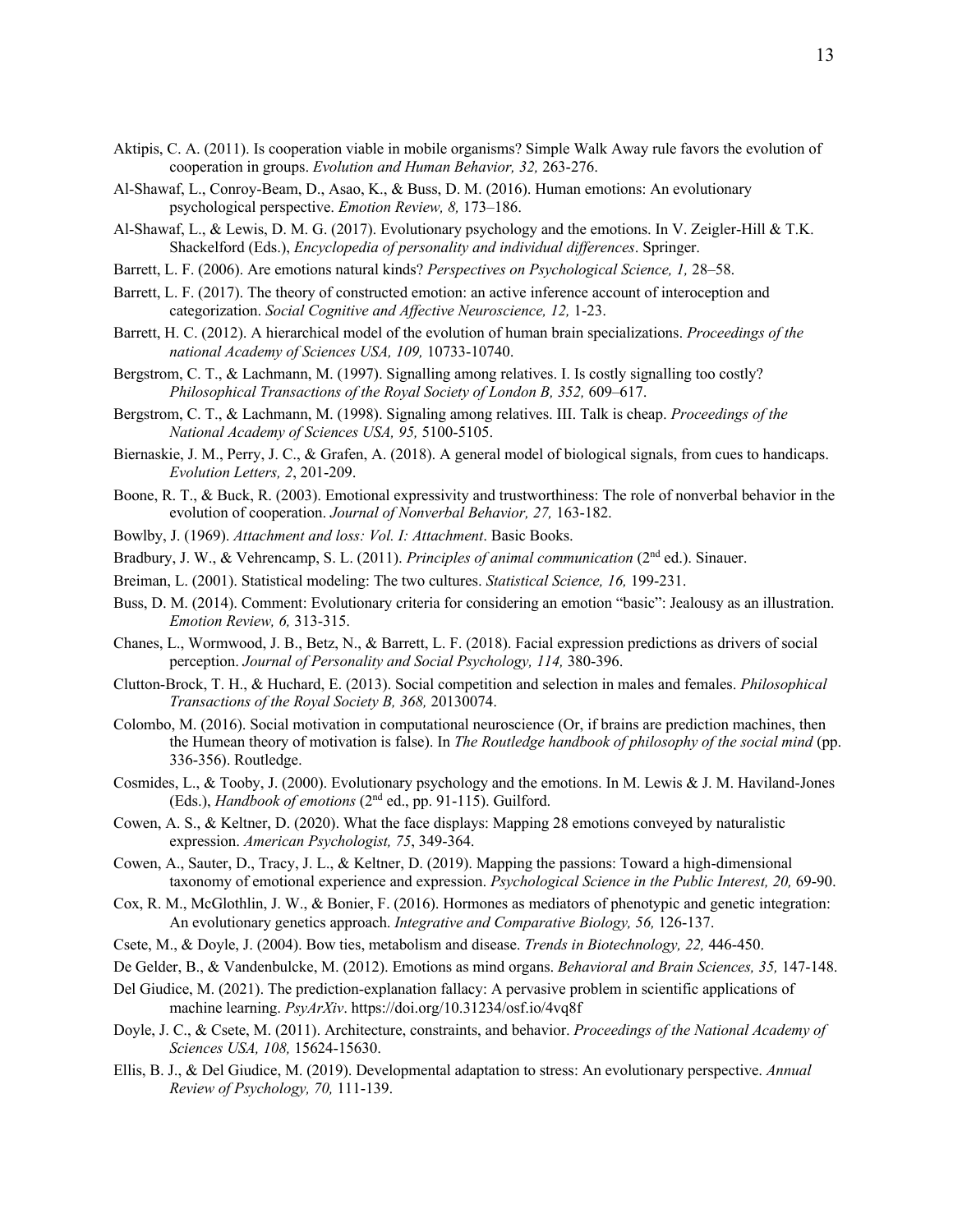- Ellis, B. J., Horn, A. J., Carter, C. S., van IJzendoorn, M. H., & Bakermans-Kranenburg, M. J. (2021). Developmental programming of oxytocin through variation in early-life stress: Four meta-analyses and a theoretical reinterpretation. *Clinical Psychology Review, 86,* 101985.
- Faucher, L. (2013). Comment: Constructionisms? *Emotion Review, 5,* 374-378.
- Feinberg, M., Willer, R., & Keltner, D. (2012). Flustered and faithful: Embarrassment as a signal of prosociality. *Journal of personality and social psychology, 102,* 81-97.
- Fridlund, A. J. (1994). *Human facial expression: An evolutionary view.* Academic Press.
- Fridlund, A. J. (2017). The behavioral ecology view of facial displays, 25 years later. In J. M. Fernández-Dols & J. A. Russell (Eds.), *The science of facial expression* (pp. 77–92). New York, NY: Oxford University Press.
- Gangestad, S. W., & Grebe, N. M. (2017). Hormonal systems, human social bonding, and affiliation. *Hormones and behavior, 91*, 122-135.
- Gratch, J. & de Melo, C. (2019). Inferring intentions from emotion expressions in social decision making. In U. Hess & S. Hareli (Eds.), *The social nature of emotion expression: What emotions can tell us about the world* (pp. 141-160). Springer.
- Hareli, S., & Hess, U. (2010). What emotional reactions can tell us about the nature of others: An appraisal perspective on person perception. *Cognition and Emotion, 24,* 128–140.
- Hareli, S., & Hess, U. (2019). The reverse engineering of emotions observers of others' emotions as naïve personality psychologists. In U. Hess & S. Hareli (Eds.), *The social nature of emotion expression: What emotions can tell us about the world* (pp. 103-118). Springer
- Hey, J. (2011). Regarding the confusion between the population concept and Mayr's "population thinking". *Quarterly Review of Biology, 86,* 253-264.
- Holbrook, C., & Fessler, D. M. (2015). The same, only different: Threat management systems as homologues in the tree of life. In P. J. Carroll, R. M. Arkin, & A L. Wichman (Eds.) *Handbook of personal security* (pp. 95- 110). Psychology Press.
- James, G., Witten, D., Hastie, T., & Tibshirani, R. (2021). *An introduction to statistical learning with applications in R* ( $2<sup>nd</sup>$  ed.). Springer.
- Keltner, D., Sauter, D., Tracy, J., & Cowen, A. (2019). Emotional expression: Advances in basic emotion theory. *Journal of Nonverbal Behavior, 43,* 133-160.
- Kitano, H., & Oda, K. (2006). Robustness trade-offs and host–microbial symbiosis in the immune system. *Molecular Systems Biology, 2,* 2006-0022.
- Klein, C. (2018). What do predictive coders want? *Synthese, 195,* 2541-2557.
- Kohl, J., Babayan, B. M., Rubinstein, N. D., Autry, A. E., Marin-Rodriguez, B., Kapoor, V., ... & Dulac, C. (2018). Functional circuit architecture underlying parental behaviour. *Nature, 556,* 326-331.
- Kohl, J., & Dulac, C. (2018). Neural control of parental behaviors. *Current Opinion in Neurobiology, 49,* 116-122.
- Krebs, J. R., & Dawkins, R. (1984). Animal signals: Mind-reading and manipulation. In J. R. Krebs & N. B. Davies (Eds.), *Behavioural ecology: An evolutionary approach* (2nd ed., pp. 380–402). Blackwell.
- Kret, M. E. (2015). Emotional expressions beyond facial muscle actions. A call for studying autonomic signals and their impact on social perception. *Frontiers in psychology, 6,* 711.
- LeDoux, J. E., & Brown, R. (2017). A higher-order theory of emotional consciousness. *Proceedings of the National Academy of Sciences USA, 114,* E2016-E2025.
- Lowe, R., Cañamero, L., Nehaniv, C. L., & Polani, D. (2004). The evolution of affect-related displays, recognition and related strategies. In J Pollack, M. Bedau, P. Husbands, T. Ikegami, & R. A . Watson (Eds.), *Artificial Life IX: Proceedings of the Ninth International Conference on the Simulation and Synthesis of Living Systems* (pp. 176-181). MIT Press.
- Maninger, N., Mendoza, S. P., Williams, D. R., Mason, W. A., Cherry, S. R., Rowland, D. J., ... & Bales, K. L. (2017). Imaging, behavior and endocrine analysis of "jealousy" in a monogamous primate. *Frontiers in Ecology and Evolution, 5,* 119.
- Mauss, I. B., Levenson, R. W., McCarter, L., Wilhelm, F. H., & Gross, J. J. (2005). The tie that binds? Coherence among emotion experience, behavior, and physiology. *Emotion, 5,* 175-190.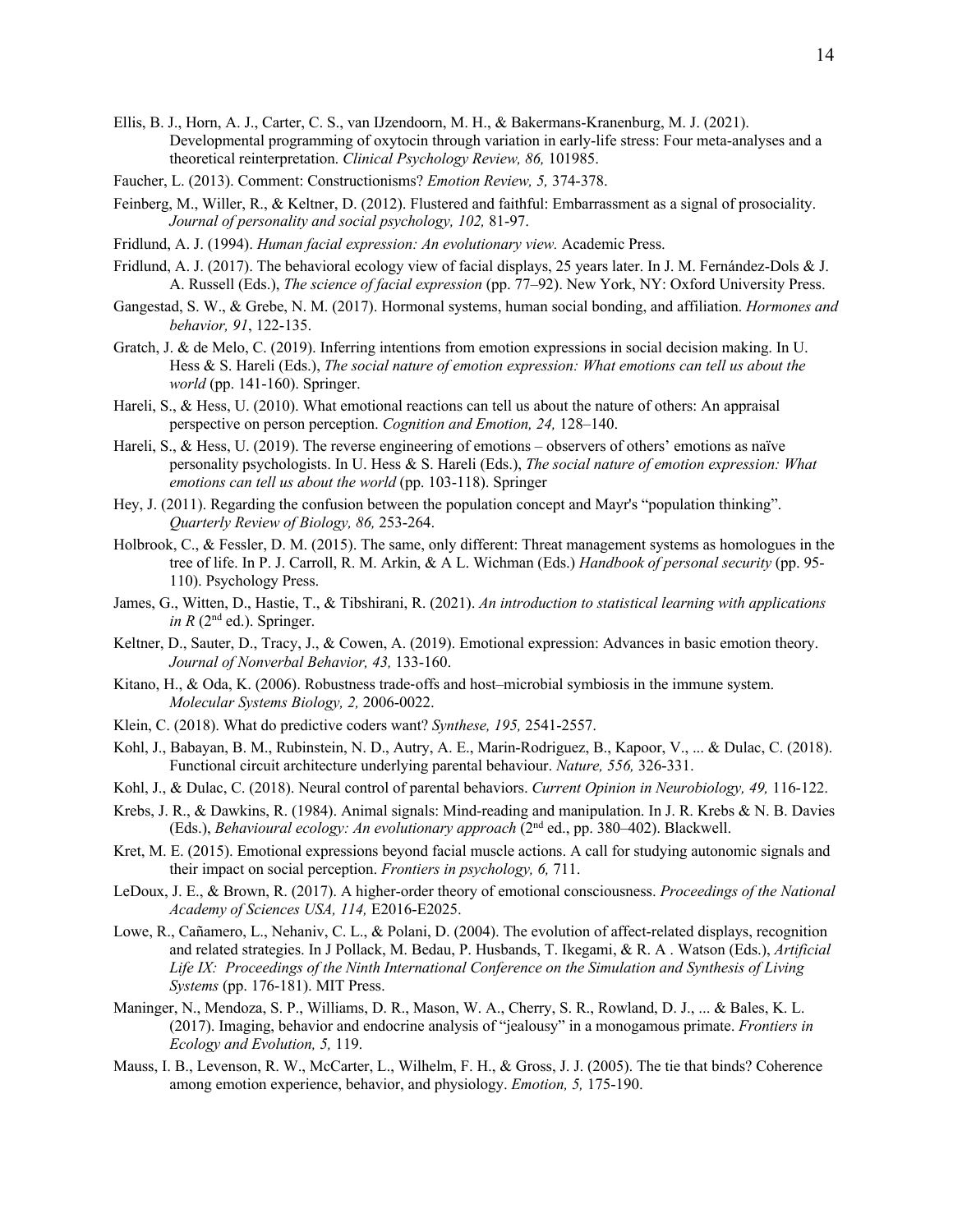- McCullough, M. E., & Reed, L. I. (2016). What the face communicates: Clearing the conceptual ground. *Current Opinion in Psychology, 7,* 110-114.
- Nesse, R. M. (1990). Evolutionary explanations of emotions. *Human Nature, 1,* 261–289.
- Nesse, R. M. (2004). Natural selection and the elusiveness of happiness. *Philosophical Transactions of the Royal Society of London B, 359,* 1333–1347.
- Nesse, R. M. (2007). Runaway social selection for displays of partner value and altruism. *Biological Theory, 2,* 143- 155.
- Nesse, R. M. (2020). Tacit creationism in emotion research. In C. Price & E. Walle (Eds.), *Emotion Researcher, ISRE's sourcebook for research on emotion and affect*. https://emotionresearcher.com/tacit-creationism-inemotion-research
- Ortony, A. (2021). Are all "basic emotions" emotions? A problem for the (basic) emotions construct. *Perspectives on Psychological Science,* 1745691620985415.
- Panksepp, J. (1998). *Affective neuroscience: The foundations of human and animal emotions*. Oxford University Press.
- Panksepp, J. (2011). Cross-species affective neuroscience decoding of the primal affective experiences of humans and related animals. *PLoS ONE, 6,* e21236.
- Pinker, S. (2015). Foreword. In D. M. Buss (Ed.), *The handbook of evolutionary psychology* (2<sup>nd</sup> ed.) (pp. ix-xvi). Wiley.
- Planer, R. J., & Godfrey‐Smith, P. (2020). Communication and representation understood as sender–receiver coordination. *Mind & Language,* doi: 10.1111/mila.12293
- Rattel, J. A., Mauss, I. B., Liedlgruber, M., & Wilhelm, F. H. (2020). Sex differences in emotional concordance. *Biological psychology, 151,* 107845.
- Russell, J. A. (2003). Core affect and the psychological construction of emotion. *Psychological Review, 110*, 145– 172.
- Scarantino, A. (2012a). How to define emotions scientifically. *Emotion Review,* 4, 358–368.
- Scarantino, A. (2012b). Functional specialization does not require a one-to-one mapping between brain regions and emotions. *Behavioral and Brain Sciences, 35,* 161–162.
- Scarantino, A. (2015). Basic emotions, psychological construction, and the problem of variability. In L. F. Barrett & J. A. Russell (Eds.), *The psychological construction of emotion* (p. 334-376). Guilford.
- Scarantino, A. (2017a). How to do things with emotional expressions: The theory of affective pragmatics*. Psychological Inquiry, 28,* 165-185.
- Scarantino, A. (2017b). Twelve questions for the theory of affective pragmatics. *Psychological Inquiry, 28,* 217-232.
- Scarantino, A. (2018a). The philosophy of emotions and its impact on affective science. In L. F. Barrett, M. Lewis, & J. M. Haviland-Jones (Eds.), *Handbook of emotions* (4th ed.) (pp. 3-48). Guilford.
- Scarantino, A. (2018b). Are LeDoux's survival circuits basic emotions under a different name? *Current Opinion in Behavioral Sciences, 24,* 75-82.
- Schug, J., Matsumoto, D., Horita, Y., Yamagishi, T., & Bonnet, K. (2010). Emotional expressivity as a signal of cooperation. *Evolution and Human Behavior, 31,* 87-94.
- Shmueli, G. (2010). To explain or to predict? *Statistical Science*, *25*, 289-310.
- Sun, Z., & Firestone, C. (2020a). The dark room problem. *Trends in Cognitive Sciences, 24,* 346-348.
- Sun, Z., & Firestone, C. (2020b). Optimism and pessimism in the predictive brain. *Trends in Cognitive Sciences, 24,* 683-685.
- Sznycer, D., & Cohen, A. S. (2021). Are emotions natural kinds after all? Rethinking the issue of response coherence. *Evolutionary Psychology, 19,* 14747049211016009.
- Sznycer, D., Cosmides, L., & Tooby, J. (2017). Adaptationism carves emotions at their functional joints. *Psychological Inquiry, 28,* 56-62.
- Tooby, J., & Cosmides, L. (2008). The evolutionary psychology of the emotions and their relationship to internal regulatory variables. In M. Lewis, J. M. Haviland-Jones, & L. F. Barrett (Eds.), *Handbook of emotions* (3rd Ed., pp. 114–137). Guilford.